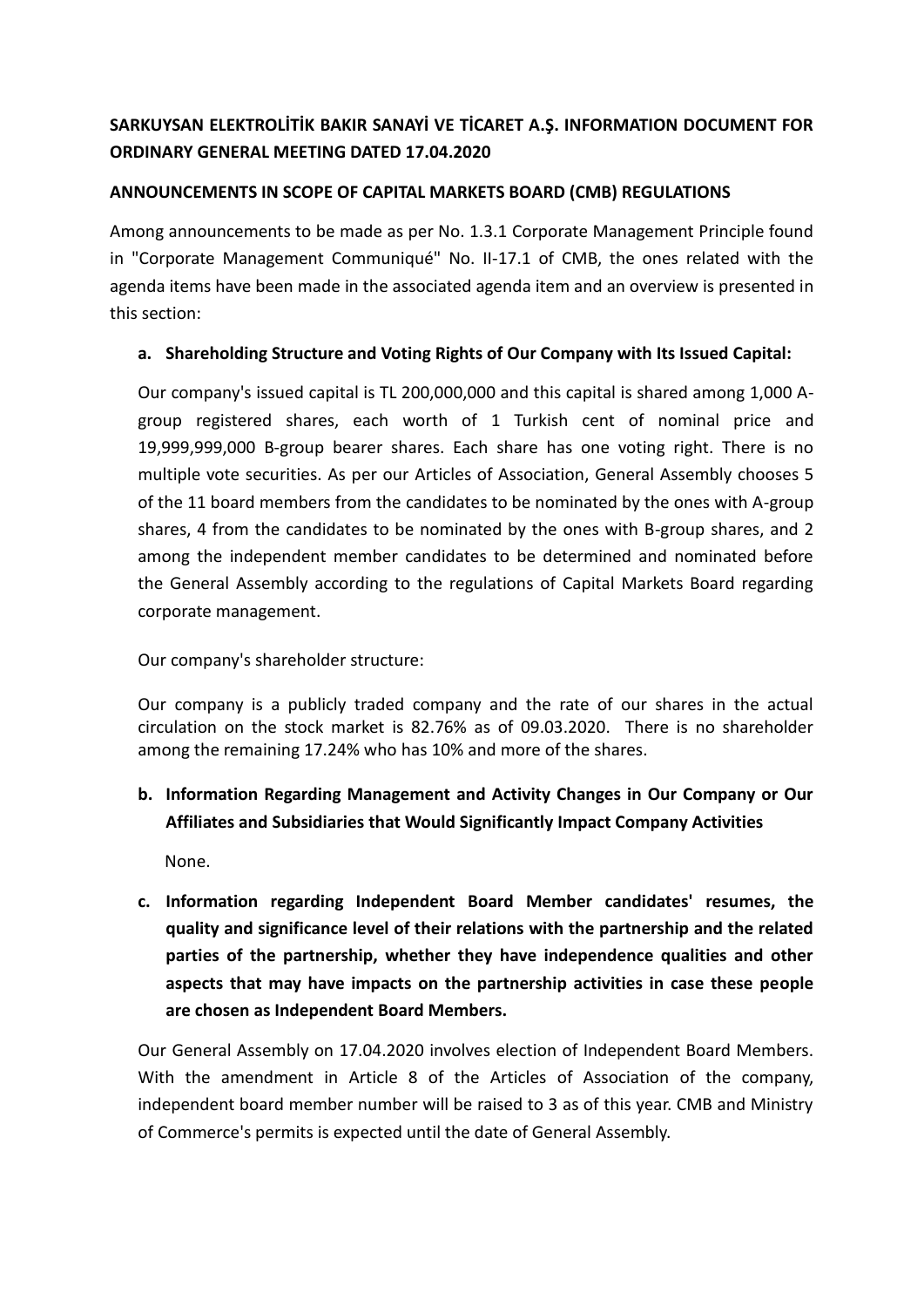Information regarding Independent Board Member candidates are given below:

#### **Prof. Dr. Mehmet BAHTİYAR (Independent Member)**

He was born in Andırın district of Kahramanmaraş on 27.06.1963. After finishing Adana Boy's High School in 1982, he continued his studies at Dicle University's Law Faculty and finished with a degree.

After receiving master's education as a graduate student, he finished his doctorate at Istanbul University's Law Faculty in 1993 and received the title of "Doctor of Private Law." He has traveled to F. Germany a few times in order to improve his foreign language skills and make some research.

After taking up roles at Dicle and Kocaeli Universities as Assistant Professor, he received the title of "Associate Professor" in 2000. He began working at Kocaeli University's Law Faculty in 2006 as "Commercial Law Professor." He was assigned to Yeditepe University's Law Faculty in 2014. Along with Yeditepe, he gives lectures at Bahçeşehir and Kadir Has Universities as well. He has published 9 books and around 60 articles in the fields of commerce, banking, capital markets, law of obligations and protection of consumers.

He qualifies as a non-executive independent person as per the Corporate Management Principles of CMB and he may be elected as an independent member.

#### **Ayhan Zeytinoğlu (Independent Member)**

Finishing his elementary, secondary and high school education at Gölçük, Kocaeli, Zeytinoğlu completed his undergraduate studies in London. He completed his business education at Indiana University, USA in 1980 and graduated in 1983 in honor list. He started his graduate studies in 1983 at Butler University in the field of International Finance and completed his studies successfully in 1985. He still continues his doctorate studies at Marmara University's Institute of European Community in the subject of European Union's Agricultural Subsidies.

He works as the General Manager at Zeytinoğlu Yem Tarım ve Endüstriyel Ürünler A.Ş. which is a family business and is responsible for mainly Financial matters.

At the same time, he assumed the role of Vice President of Board of Directors at Autoport Port Operations, a partnership of Arkas and Zeytinoğlu Group, and works as the General Coordinator at Zeytinoğlu Denizcilik A.Ş.

He took charge in the establishment of Kocaeli Chamber of Industry in 1989 and still is in the Board of Directors today. He was elected as Vice President in 1995 and as President of Board of Directors of Kocaeli Chamber of Industry in January 2009. He was re-elected in the elections of May 2013 and April 2018 and continues his role as President of Board of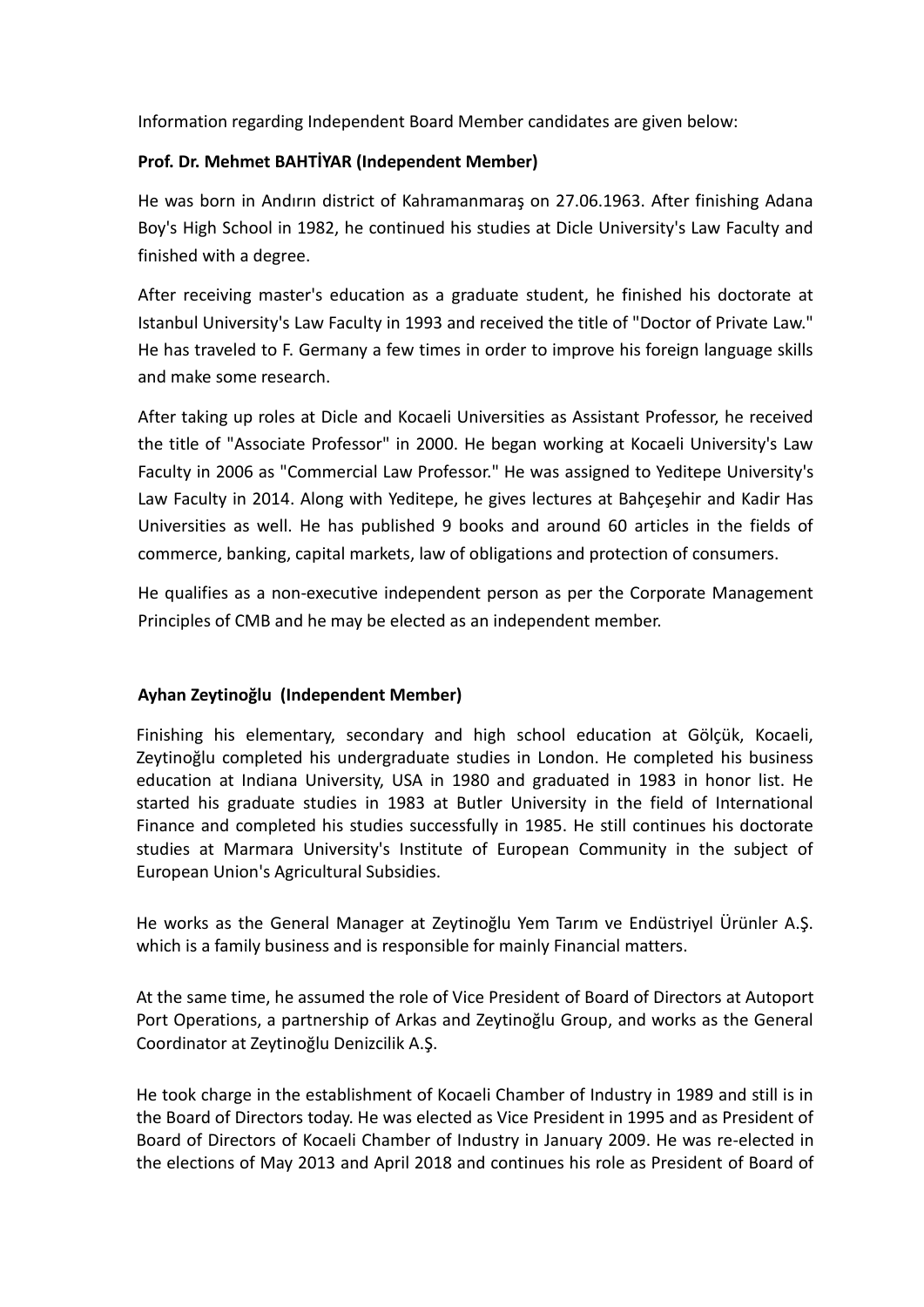Directors of Kocaeli Chamber of Industry. He assumed Vice Presidency of TOBB in June 2018 and continues to work in this role.

In July 2015, he was elected as the President of Board of Directors of Economic Development Foundation (İKV), a non-governmental organization which specializes on EU and Turkey - EU relations. He continues his work at the same capacity there after being reelected for the second period of management in July 2017.

He qualifies as a non-executive independent person as per the Corporate Management Principles of CMB and he may be elected as an independent member.

### **Virma Sökmen (Independent Member)**

Virma Sökmen completed her secondary and high school education at Galatasaray High School. In 1988, she finished her studies as a Financing Major and Mathematics Minor in the Honours List at LaSalle University, Philadelphia, USA.

In 1992, she worked as an Analyst in the Investment Banking Department of Körfezbank and was involved with Privatization and Merger / Acquisition operations. For a short period of time in 1993, she worked at Research Department of Çarşı Securities and later started working for Midland Bank as an Analyst. Until the end of 2015, she worked in different positions in HSBC Group's core which included Midland Bank. She assumed an active and leading role in the establishment and management of Corporate Banking Department. She managed the marketing operations for many products of the Bank as Assistant General Manager, such as syndication, credit, foreign trade, derivatives and risk management. She was included in the universal talent pool of HSBC Group. At the beginning of 2016, she worked as Managing Partner in Credia Partners Consultancy Inc. She is involved in Merger / Acquisition and Subordinated Loan Operations in this company. And as of the beginning of 2019, she took the role of Independent Board Member role at Yapı Kredi Bank as well as being included in the Corporate Management Committee. As of March 2020, she has become Loan Committee Member at Yapı Kredi Bank as well.

She has memberships at TUSIAD, IWF and similar organizations.

She participated in the Management Certificate program in Harvard Business School. She participated in International Independent Board of Directors training for 6 months which was conducted jointly by Financial Times and Pearson.

She has advanced degree knowledge of English and French.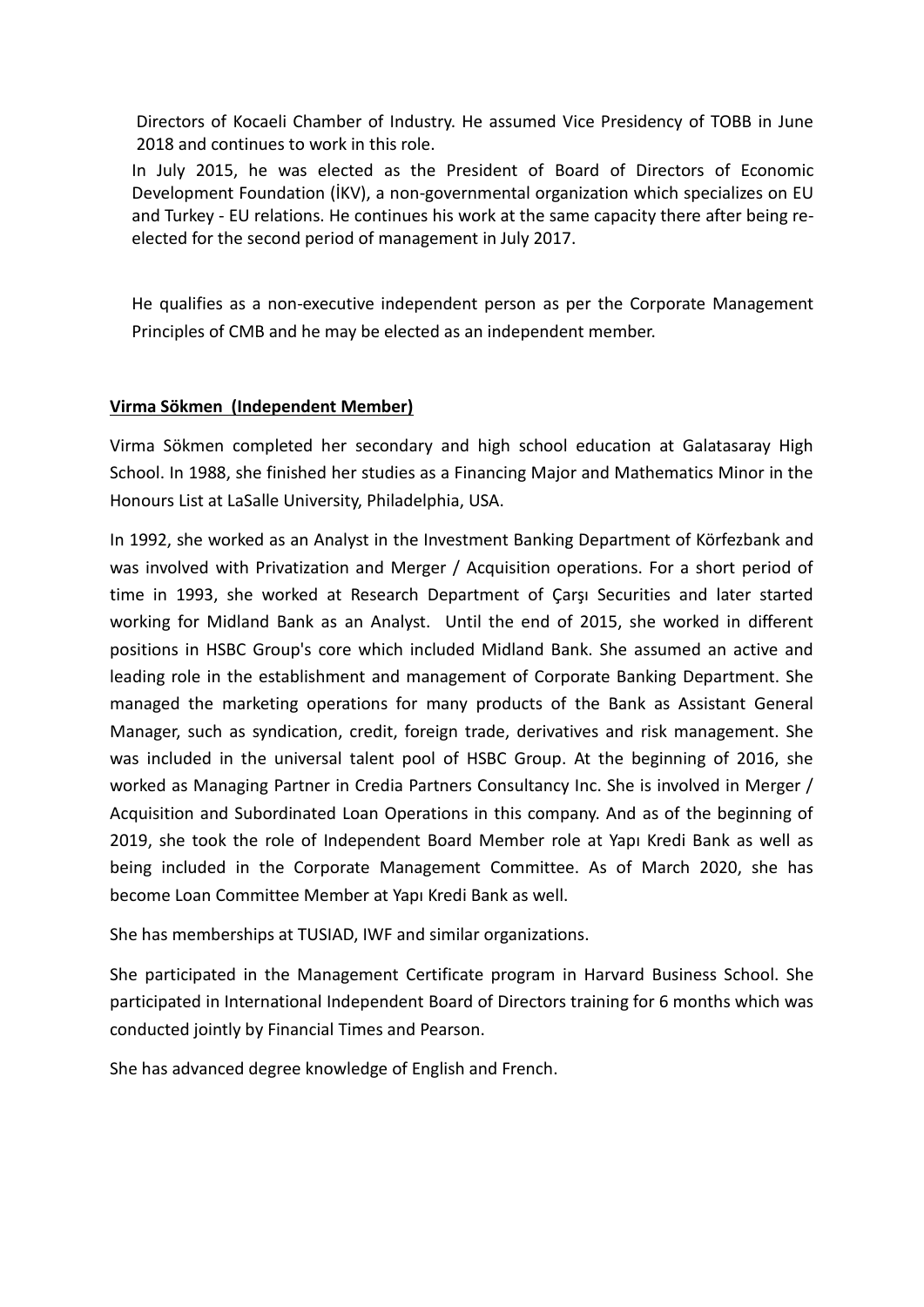#### **ç. Information Regarding Requests of Shareholders to Add Items to the Agenda:**

No request was made by the shareholders to add other items to the agenda for the Ordinary General Meeting which will include discussions of 2019 activities.

#### **REVIEW OF AGENDA ITEMS OF ORDINARY GENERAL MEETING DATED 17 APRIL 2020**

#### **1) Introduction and Determination of Meeting Chair;**

As per Turkish Commercial Code, Capital Market Code and related regulations, Meeting Chair, consisting of Chairman, Vote Collectors and Minutes Clerk, will be determined to supervise the General Assembly Meeting.

## **2) Authorization of Meeting Chair for the signing of General Assembly Meeting Minutes and the list of attendants;**

As per the provisions of Turkish Commercial Code, authorization of the Meeting Chair will be voted by the General Assembly in order to take minutes of the decisions taken in the General Assembly.

# **3) Reading and discussion of Activity Report of the company prepared by the Board of Directors for the period of 2019;**

As per Turkish Commercial Code, Capital Market Code and related regulations, 2019 Activity Report prepared by the Board of Directors will be read and discussed. Information will be given about Board of Directors Activity Report, which has been provided for the review of our shareholders as of 13.03.2020 at our Company Headquarters, at our contact points located at Perpa İş Merkezi A Blok Floor 7-8 No:733- 735 Okmeydanı, Şişli Istanbul, Aegean Free Zone Nilüfer Sk. 19 Gaziemir-Izmir, Birlik Organized Industrial Zone, Batı Cad. No:4 34953 Tuzla Istanbul, and at Electronic General Assembly System of Central Registry Agency as of 10.03.2020 as well as the Company website at [www.sarkuysan.com.](http://www.sarkuysan.com/)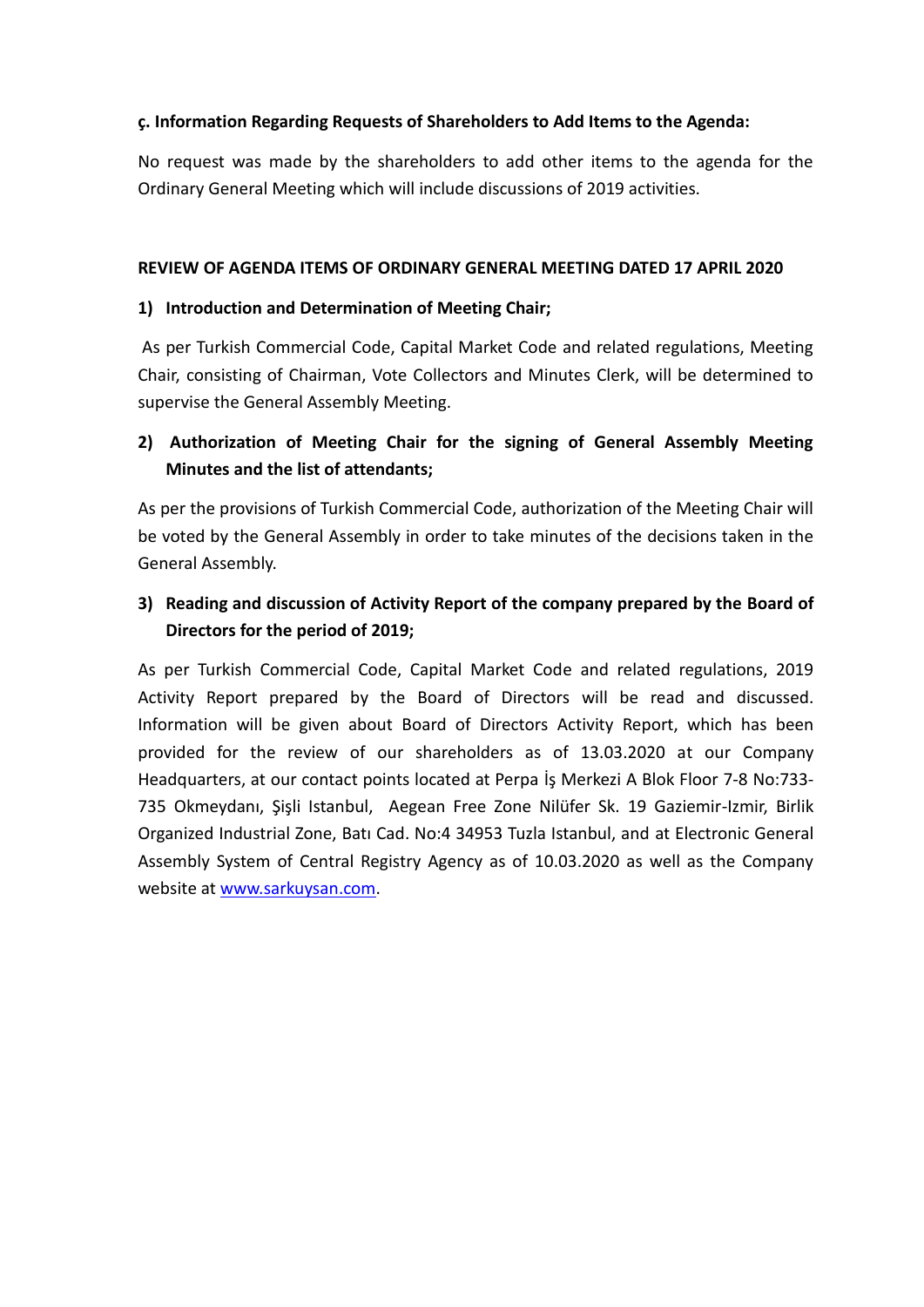### **4) Reading of the Independent Audit Report regarding 2019 accounting period;**

As per Turkish Commercial Code, Capital Market Code and related regulations, our Independent Audit Report, prepared by Güreli Certified Public Accountant and Independent Audit Services Inc., has been provided for the review of our shareholders at the locations mentioned in the 3rd article. The report in question will be read and provided for the information of our shareholders at the General Assembly.

#### **5) Reading, Discussing and Approving Consolidated Financial Tables for 2019 Period;**

As per Turkish Commercial Code, Capital Market Code and related regulations, information will be given about our Financial Tables, which have been provided for the review and approval of our shareholders as of 13.03.2020 at our Company Headquarters, at our contact points located at Perpa İş Merkezi A Blok Floor 7-8 No:733-735 Okmeydanı, Şişli Istanbul, Aegean Free Zone Nilüfer Sk. 19 Gaziemir-Izmir, Birlik Organized Industrial Zone, Batı Cad. No:4 34953 Tuzla Istanbul, and at Electronic General Assembly System of Central Registry Agency as of 10.03.2020 as well as the Company website at [www.sarkuysan.com.](http://www.sarkuysan.com/)

#### **6) Acquittal of Board of Directors Members for the 2019 activities of our Company;**

As per Turkish Commercial Code, legislation and related regulations, acquittal of the Members of the Board of Directors for the activities of 2019 will be presented for the approval of the General Assembly.

# **7) Discussion and decision related to the use of 2019 profit, profit to be distributed and rates of dividend shares as well as the distribution date;**

As per Turkish Commercial Code and Capital Market Code provisions, profit distribution suggestion of the Board of Directors will be submitted for the information and approval of the General Assembly.

## **8) Providing information to the shareholders about guarantees, securities and mortgage given on behalf of 3rd persons by our company;**

As per the 4th paragraph of the 12th Article of Corporate Management Communiqué numbered II-17.1 of Capital Markets Board, guarantees, securities and mortgages given by our company and/or Affiliates on behalf of third persons must be given as a separate item in the agenda of the ordinary general assembly meeting. Information found in the footnote 22.5 in our Consolidated Financial Tables dated 31 December 2019 will be presented to our shareholders in the General Assembly.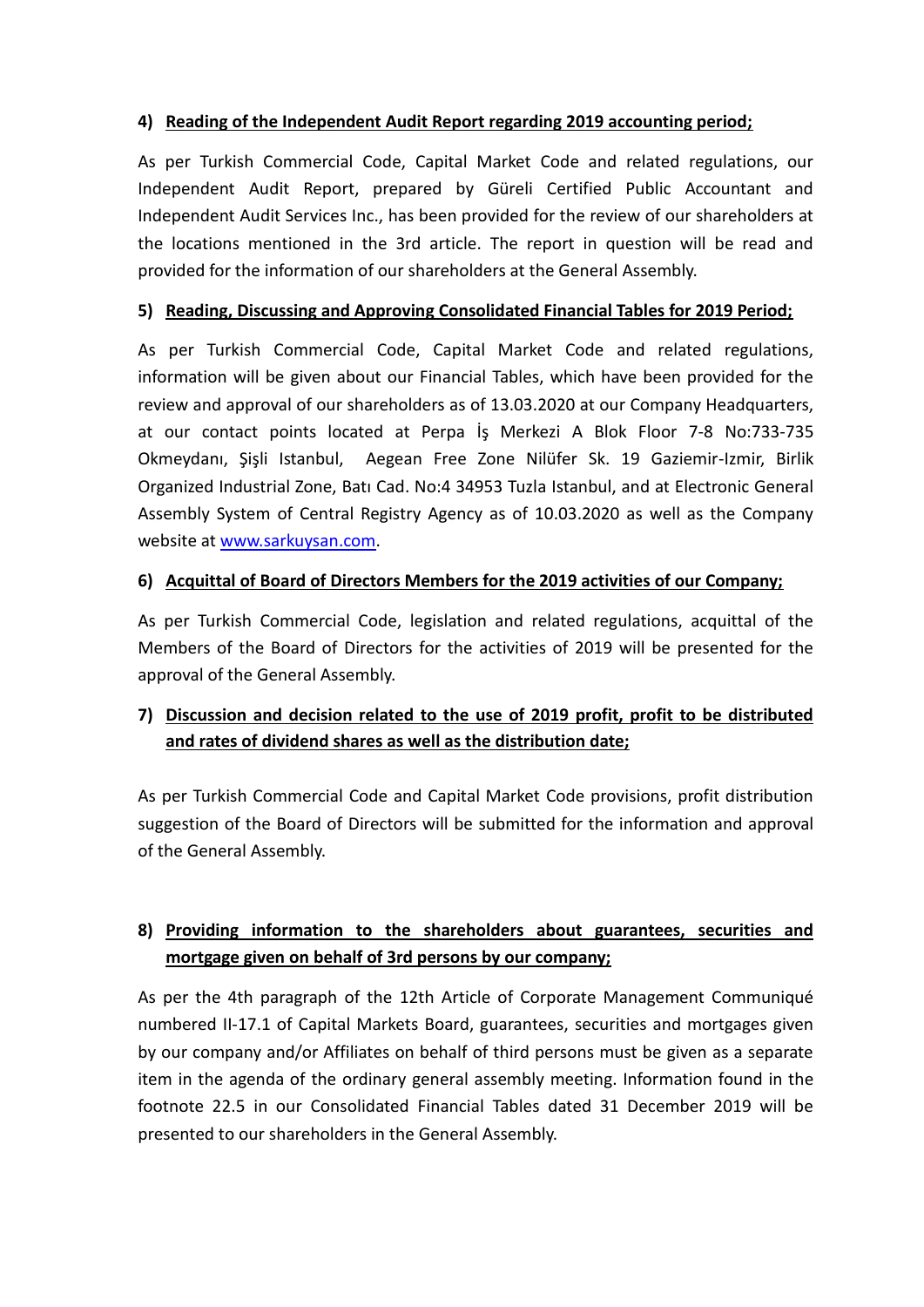### **9) Discussion and decision regarding the below given amendment to our Articles of Association for Article 8 titled "Board of Directors" in order to increase number of independent members to 3 persons**

| <b>BOARD OF DIRECTORS</b><br><b>BOARD OF DIRECTORS</b><br>ARTICLE - 8 - Administration and representation<br>ARTICLE - 8 - Administration and representation<br>of the Company is held by the Board of<br>of the Company is held by the Board of<br>Directors consisting of 11 (eleven) members to<br>Directors consisting of 12 (twelve) members to<br>be elected by the General Assembly as per the<br>be elected during the General Assembly as per<br>The purpose is to increase the number of<br>related provisions of the Articles of Association,<br>the related provisions of the Articles of<br>Board members in order to increase the<br>Turkish Commercial Code and the related<br>Association, Turkish Commercial Code and the<br>effectiveness of the independent<br>legislation. General Assembly chooses 5 Board<br>members to comply with the corporate<br>related legislation. General Assembly chooses<br>Members among the candidates to be<br>5 Board Members among the candidates to be<br>governance principles and to be able to<br>nominated by the ones having A-group shares, 4<br>nominated by the ones having A-group shares,<br>adapt the possible group change in the<br>Board Members among the candidates to be<br>4 Board Members among the candidates to be<br>following year.<br>nominated by the ones having B-group shares,<br>nominated by the ones having B-group shares,<br>and 3 Board Members among the independent<br>and 2 Board Members among the independent<br>member candidates to be determined and<br>member candidates to be determined and<br>nominated before the General Assembly<br>nominated before the General Assembly |                    |                 |               |
|----------------------------------------------------------------------------------------------------------------------------------------------------------------------------------------------------------------------------------------------------------------------------------------------------------------------------------------------------------------------------------------------------------------------------------------------------------------------------------------------------------------------------------------------------------------------------------------------------------------------------------------------------------------------------------------------------------------------------------------------------------------------------------------------------------------------------------------------------------------------------------------------------------------------------------------------------------------------------------------------------------------------------------------------------------------------------------------------------------------------------------------------------------------------------------------------------------------------------------------------------------------------------------------------------------------------------------------------------------------------------------------------------------------------------------------------------------------------------------------------------------------------------------------------------------------------------------------------------------------------------------------------------------------------------------|--------------------|-----------------|---------------|
|                                                                                                                                                                                                                                                                                                                                                                                                                                                                                                                                                                                                                                                                                                                                                                                                                                                                                                                                                                                                                                                                                                                                                                                                                                                                                                                                                                                                                                                                                                                                                                                                                                                                                  | <b>Former Text</b> | <b>New Text</b> | Justification |
|                                                                                                                                                                                                                                                                                                                                                                                                                                                                                                                                                                                                                                                                                                                                                                                                                                                                                                                                                                                                                                                                                                                                                                                                                                                                                                                                                                                                                                                                                                                                                                                                                                                                                  |                    |                 |               |
|                                                                                                                                                                                                                                                                                                                                                                                                                                                                                                                                                                                                                                                                                                                                                                                                                                                                                                                                                                                                                                                                                                                                                                                                                                                                                                                                                                                                                                                                                                                                                                                                                                                                                  |                    |                 |               |
|                                                                                                                                                                                                                                                                                                                                                                                                                                                                                                                                                                                                                                                                                                                                                                                                                                                                                                                                                                                                                                                                                                                                                                                                                                                                                                                                                                                                                                                                                                                                                                                                                                                                                  |                    |                 |               |
|                                                                                                                                                                                                                                                                                                                                                                                                                                                                                                                                                                                                                                                                                                                                                                                                                                                                                                                                                                                                                                                                                                                                                                                                                                                                                                                                                                                                                                                                                                                                                                                                                                                                                  |                    |                 |               |
|                                                                                                                                                                                                                                                                                                                                                                                                                                                                                                                                                                                                                                                                                                                                                                                                                                                                                                                                                                                                                                                                                                                                                                                                                                                                                                                                                                                                                                                                                                                                                                                                                                                                                  |                    |                 |               |
|                                                                                                                                                                                                                                                                                                                                                                                                                                                                                                                                                                                                                                                                                                                                                                                                                                                                                                                                                                                                                                                                                                                                                                                                                                                                                                                                                                                                                                                                                                                                                                                                                                                                                  |                    |                 |               |
|                                                                                                                                                                                                                                                                                                                                                                                                                                                                                                                                                                                                                                                                                                                                                                                                                                                                                                                                                                                                                                                                                                                                                                                                                                                                                                                                                                                                                                                                                                                                                                                                                                                                                  |                    |                 |               |
|                                                                                                                                                                                                                                                                                                                                                                                                                                                                                                                                                                                                                                                                                                                                                                                                                                                                                                                                                                                                                                                                                                                                                                                                                                                                                                                                                                                                                                                                                                                                                                                                                                                                                  |                    |                 |               |
|                                                                                                                                                                                                                                                                                                                                                                                                                                                                                                                                                                                                                                                                                                                                                                                                                                                                                                                                                                                                                                                                                                                                                                                                                                                                                                                                                                                                                                                                                                                                                                                                                                                                                  |                    |                 |               |
|                                                                                                                                                                                                                                                                                                                                                                                                                                                                                                                                                                                                                                                                                                                                                                                                                                                                                                                                                                                                                                                                                                                                                                                                                                                                                                                                                                                                                                                                                                                                                                                                                                                                                  |                    |                 |               |
|                                                                                                                                                                                                                                                                                                                                                                                                                                                                                                                                                                                                                                                                                                                                                                                                                                                                                                                                                                                                                                                                                                                                                                                                                                                                                                                                                                                                                                                                                                                                                                                                                                                                                  |                    |                 |               |
|                                                                                                                                                                                                                                                                                                                                                                                                                                                                                                                                                                                                                                                                                                                                                                                                                                                                                                                                                                                                                                                                                                                                                                                                                                                                                                                                                                                                                                                                                                                                                                                                                                                                                  |                    |                 |               |
|                                                                                                                                                                                                                                                                                                                                                                                                                                                                                                                                                                                                                                                                                                                                                                                                                                                                                                                                                                                                                                                                                                                                                                                                                                                                                                                                                                                                                                                                                                                                                                                                                                                                                  |                    |                 |               |
|                                                                                                                                                                                                                                                                                                                                                                                                                                                                                                                                                                                                                                                                                                                                                                                                                                                                                                                                                                                                                                                                                                                                                                                                                                                                                                                                                                                                                                                                                                                                                                                                                                                                                  |                    |                 |               |
|                                                                                                                                                                                                                                                                                                                                                                                                                                                                                                                                                                                                                                                                                                                                                                                                                                                                                                                                                                                                                                                                                                                                                                                                                                                                                                                                                                                                                                                                                                                                                                                                                                                                                  |                    |                 |               |
|                                                                                                                                                                                                                                                                                                                                                                                                                                                                                                                                                                                                                                                                                                                                                                                                                                                                                                                                                                                                                                                                                                                                                                                                                                                                                                                                                                                                                                                                                                                                                                                                                                                                                  |                    |                 |               |
|                                                                                                                                                                                                                                                                                                                                                                                                                                                                                                                                                                                                                                                                                                                                                                                                                                                                                                                                                                                                                                                                                                                                                                                                                                                                                                                                                                                                                                                                                                                                                                                                                                                                                  |                    |                 |               |
|                                                                                                                                                                                                                                                                                                                                                                                                                                                                                                                                                                                                                                                                                                                                                                                                                                                                                                                                                                                                                                                                                                                                                                                                                                                                                                                                                                                                                                                                                                                                                                                                                                                                                  |                    |                 |               |
| according to the regulations of Capital Markets<br>according to the regulations of Capital Markets                                                                                                                                                                                                                                                                                                                                                                                                                                                                                                                                                                                                                                                                                                                                                                                                                                                                                                                                                                                                                                                                                                                                                                                                                                                                                                                                                                                                                                                                                                                                                                               |                    |                 |               |
| Board regarding corporate management.<br>Board regarding corporate management.                                                                                                                                                                                                                                                                                                                                                                                                                                                                                                                                                                                                                                                                                                                                                                                                                                                                                                                                                                                                                                                                                                                                                                                                                                                                                                                                                                                                                                                                                                                                                                                                   |                    |                 |               |
|                                                                                                                                                                                                                                                                                                                                                                                                                                                                                                                                                                                                                                                                                                                                                                                                                                                                                                                                                                                                                                                                                                                                                                                                                                                                                                                                                                                                                                                                                                                                                                                                                                                                                  |                    |                 |               |
|                                                                                                                                                                                                                                                                                                                                                                                                                                                                                                                                                                                                                                                                                                                                                                                                                                                                                                                                                                                                                                                                                                                                                                                                                                                                                                                                                                                                                                                                                                                                                                                                                                                                                  |                    |                 |               |

# **10) Providing information to shareholders about donations and grants provided by our Company in 2019 for social relief as per the regulations of Capital Markets Board and determination of an upper limit for the donations and grants to be provided in 2020;**

Shareholders will receive information about the grants and donations provided by our company in 2019 and the General Assembly will determine an upper limit for the donations to be made in 2020.

# **11) As per the regulations of Capital Markets Board, giving information to shareholders about the salary system for Members of the Board of Directors and Senior Management Members**

As per the Article 4.6.2 of "Corporate Management Communiqué", salary system implemented for Members of the Board of Directors and Senior Management Members will be presented for the information of the shareholders as a separate item during the General Assembly meeting by our Company.